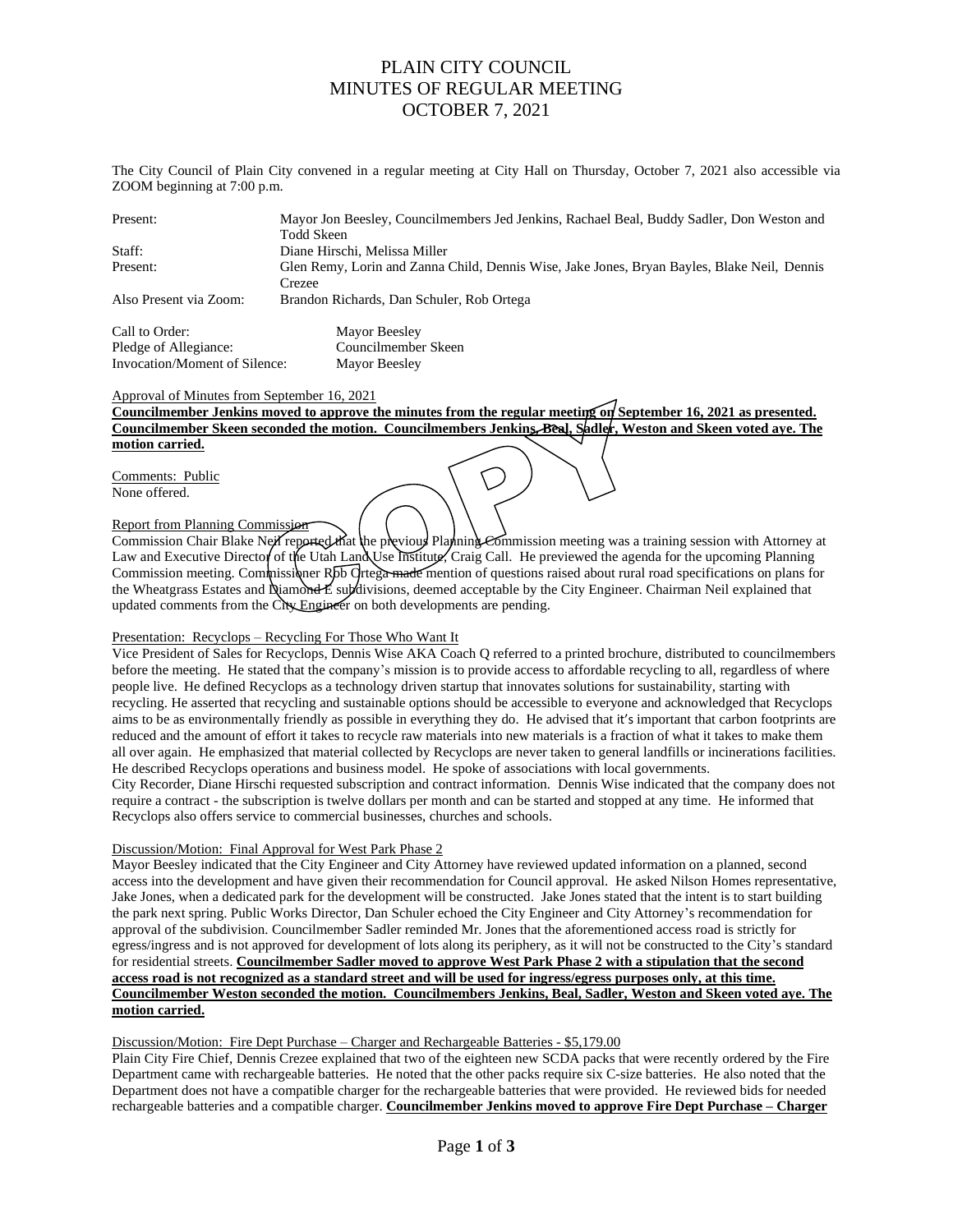# PLAIN CITY COUNCIL MINUTES OF REGULAR MEETING OCTOBER 7, 2021

#### **and Rechargeable Batteries, up to \$5,500.00. Councilmember Skeen seconded the motion. Councilmembers Jenkins, Beal, Sadler, Weston and Skeen voted aye. The motion carried.**

#### Discussion/Motion: Fire Department Increase

Mayor Beesley outlined the budget amendment process. He reported that the City Attorney has reviewed the proposed Fire Department Increase. He remarked on a decline in staffing, of late. He reasoned that the current compensation schedule does not incentivize committed squad participation. He spoke of recent hiring efforts. Dennis Crezee gave a brief rundown of interview and testing protocols. Councilmember Weston calculated compensation for fire safety personnel under established salary terms. He contemplated alternative means of providing public safety in Plain City, surmising that increasing the budget in order to improve the existing system is the best option. Mayor Beesley pointed out that the proposed increase would essentially double the budget for the Fire Department. **Councilmember Weston moved to approve the Fire Department Increase: 75% prorated disbursement of the proposed \$182,500 - contingent upon the application of a personnel compensation schedule that is ranked, based on merit and experience. Councilmember Beal seconded the motion. Councilmembers Jenkins, Beal, Sadler, Weston and Skeen voted aye. The motion carried.**

Discussion/Motion: Set Public Hearing for Marsh Annexation – Oct 21 **Councilmember Beal moved to Set Public Hearing for Marsh Annexation – Oct 21, 2021. Councilmember Jenkins seconded the motion. Councilmembers Jenkins, Beal, Sadler, Weston and Skeen voted aye. The motion carried.**

#### Discussion/Motion: Approval of Flock Security Cameras

City Attorney, Brandon Richards joined the meeting by phone. He advised that the presented agreement is a two-year contract without cancellation terms. He noted that the registered address of the Flock company office is in Georgia. He considered complications related to an interstate obligation. Mayor Beesley proposed that Flock Safety amend the agreement to show a registered address in Utah. He reporte<del>d an</del>other vehicle theft and willful or malicious damage to property that recently occurred in Plain City. He spoke of surveillance coordination with Weber County. **Councilmember Beal moved to approve the Flock Safety contract for Security Cameras, with an amended venue jurisdiction within Utah. Councilmember Sadler seconded the motion. Councilmembers Jenkins, Beal, Sadler, Weston and Skeen voted aye. The motion carried.**

Motion: Approval of Business Licenses

New Delta Omega Eng Curtis Larson 1459 N 4250 W research **Councilmember Beal moved to approve the business license as presented. Councilmember Jenkins seconded the motion. Councilmembers Jenkins, Beal, Sadler, Weston and Skeen voted aye. The motion carried.**

### Motion: Approval of Warrant Register

See warrant register dated 09/16/2021 and 09/30/2021. **Councilmember Jenkins moved to approve and pay the bills as presented. Councilmember Beal seconded the motion. Councilmembers Jenkins, Beal, Sadler, Weston and Skeen voted aye. The motion carried.**

### Report from City Council

Councilmember Beal announced that there is an all-abilities park at Plain City Elementary School. She noted that the facility is only open to the public after school hours. She recommended that the Council consider building another all-abilities park in Plain City.

Councilmember Sadler reported information given at the Utah League of Cities and Towns (ULCT) Annual Convention concerning Missing Middle Housing. He explained that Missing Middle Housing is a range of house-scale buildings with multiple units—compatible in scale and form with detached single-family homes. He predicted that the state will mandate the incorporation of this type of unit in all municipalities, in coming days and suggested that an ordinance be drafted to regulate use and design standards. He contemplated municipal affordable housing mandates. He told of observed ordinance violations where Plain City residents are allowing family members to live in trailers parked next to their dwelling. He requested concerted code enforcement efforts to curb the prohibited condition.

Councilmember Weston reported efficient operations at the City Landfill. He proposed that the City purchase a barrel grinder for the Landfill. He reported street light problems at the corner of 1975 N 4435 W.

Councilmember Skeen relayed kudos from a citizen to the Public Works Department for maintaining the restroom facility at Lions Club Park with exceptional proficiency. He asked that the ATV ordinance be revisited at an upcoming City Council meeting.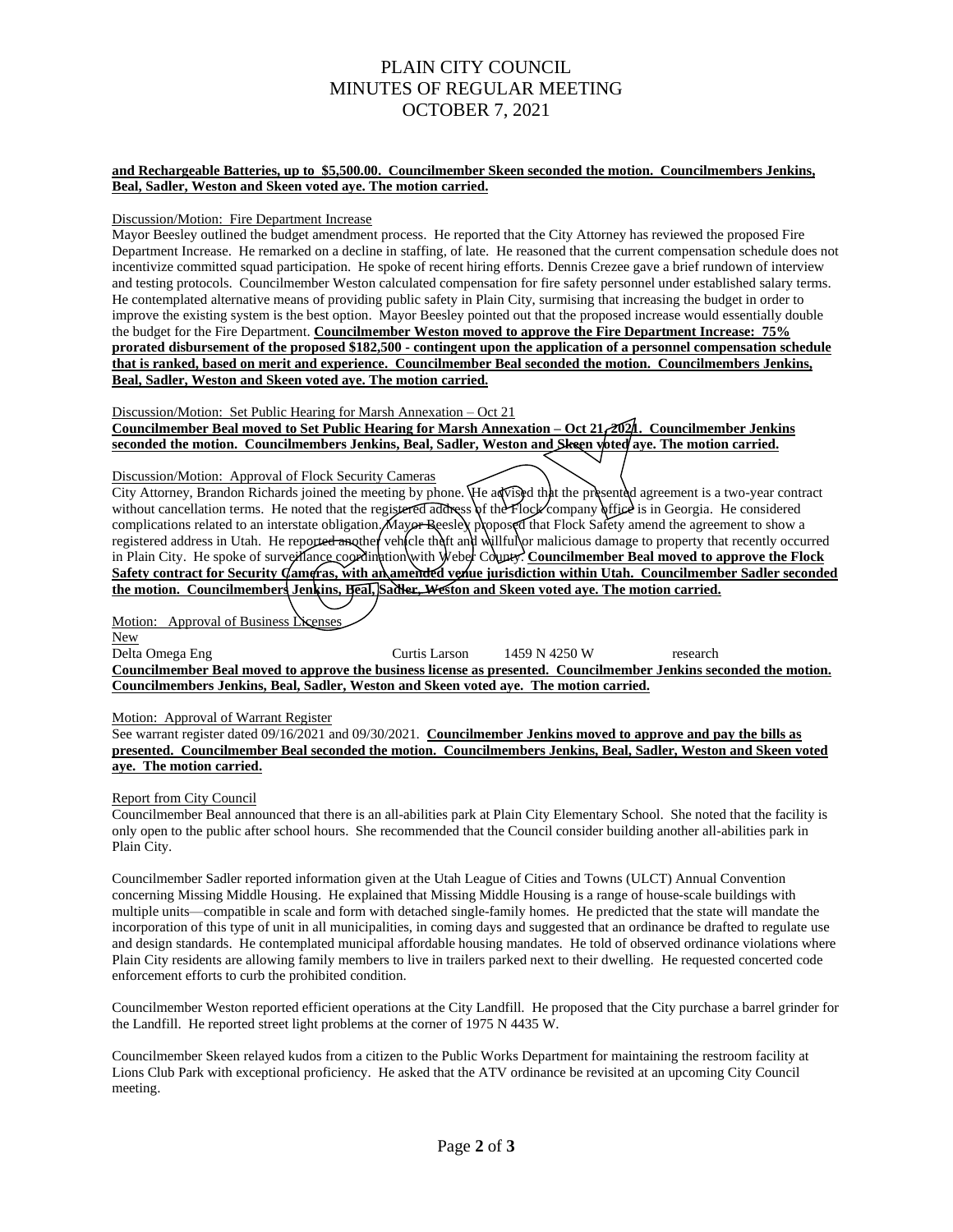# PLAIN CITY COUNCIL MINUTES OF REGULAR MEETING OCTOBER 7, 2021

Mayor Beesley reported that he and three other Plain City elected officials helped serve lunch at the elementary school. He spoke of the enjoyable experience. He noted that he was invited to participate in half-time activities at the Fremont High School homecoming game. He remarked on topics discussed at this month's staff meeting. He announced plans for the Pumpkin Walk event, to be held October 22<sup>nd</sup> and 23<sup>rd</sup>. He indicated that the Cornhole League will have their fournaments in the Public Works Building throughout the winter.

| At 8:28 p.m. Councilmember Sadler moved to adjourn and was seconded by Councilmember Weston seconded the |               |  |
|----------------------------------------------------------------------------------------------------------|---------------|--|
| motion. The vote was unanimous.                                                                          |               |  |
|                                                                                                          |               |  |
|                                                                                                          | City Recorder |  |
| Mayor                                                                                                    |               |  |
| Date approved                                                                                            |               |  |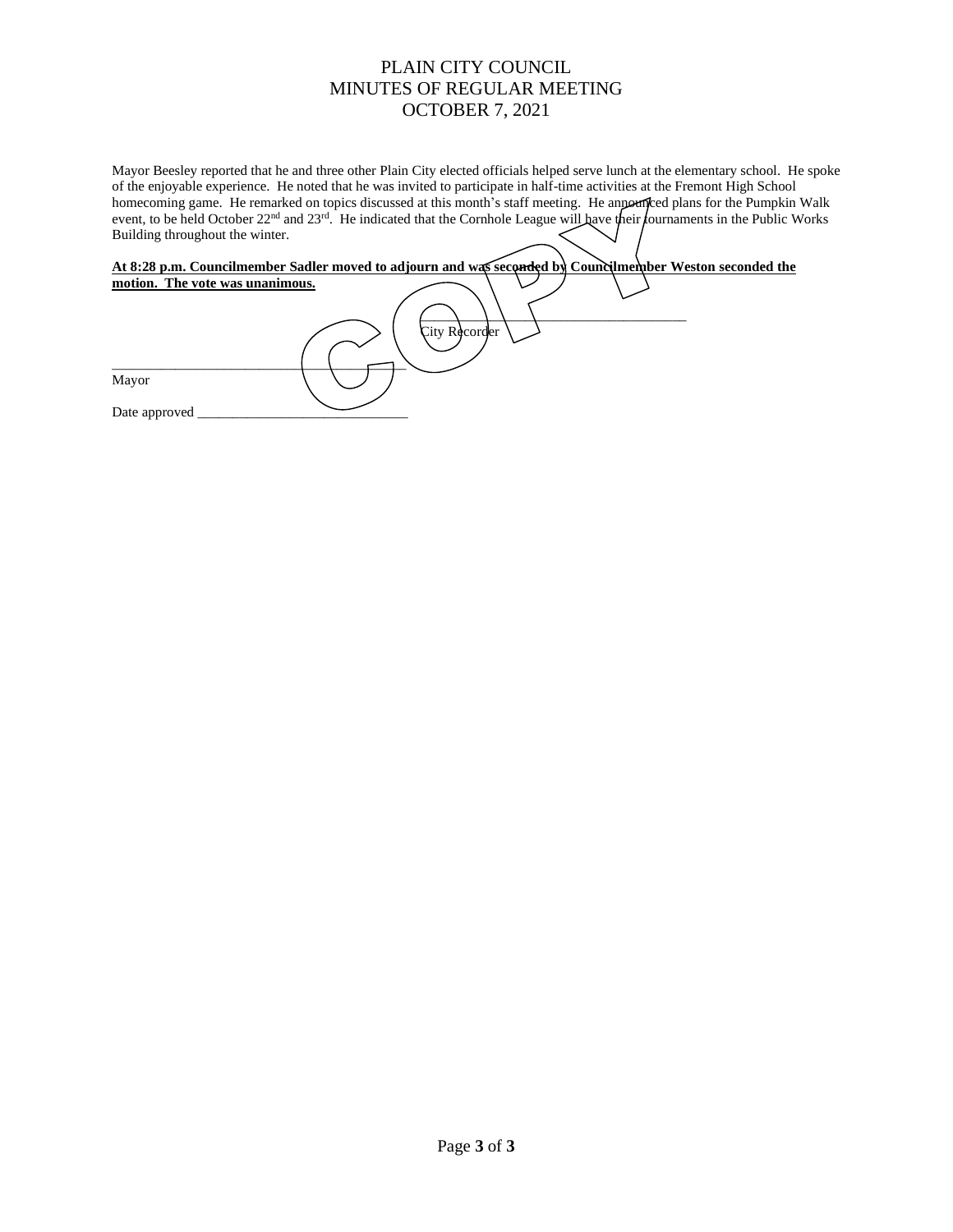# PLAIN CITY COUNCIL MINUTES OF REGULAR MEETING OCTOBER 21, 2021

The City Council of Plain City convened in a regular meeting at City Hall on Thursday, October 21, 2021 also accessible via ZOOM beginning at 7:00 p.m.

| Present:               | Mayor Jon Beesley, Councilmembers Jed Jenkins, Rachael Beal, Buddy Sadler, Don Weston and |
|------------------------|-------------------------------------------------------------------------------------------|
|                        | Todd Skeen                                                                                |
| Staff:                 | Diane Hirschi, Dan Schuler                                                                |
| Present:               | Korie Hoopes, Levi Branch, Kenneth Gibson, Jim and Carol Jean Beesley, Steve Wheeler,     |
|                        | Glen Remy, Kylee Slater                                                                   |
| Also Present via Zoom: | Brandon Richards                                                                          |
|                        |                                                                                           |

Call to Order: Mayor Beesley Pledge of Allegiance: Councilmember Weston Invocation/Moment of Silence: Councilmember Jenkins

## Approval of Minutes from October 7, 2021

**Councilmember Jenkins moved to approve the minutes from the regular meeting on October 7, 2021 as presented. Councilmember Beal seconded the motion. Councilmembers Jenkins, Beal, Sadler, Weston and Skeen voted aye. The motion carried.**

Comments: Public None offered.

## Report from Planning Commission

Planning Commission Vice-chair, Shawna Faulkner reported that the minor Johnson/Vreeland subdivision was approved. He indicated that a site plan for the Town Center Business Plaza was approved by the Commission. She reported that the Wheatgrass Subdivision was given preliminary approval and recommended to the City Council for final approval. She explained that the Planning Commission approved the preliminary Diamond E subdivision, but tabled a motion on final approval pending rectification of a nonconforming block length. She informed that a recommendation for approval of an amendment to the KH Gibson Subdivision has been passed to the City  $\emptyset$ ouncil. She reported that the Jackson family presented a plan for the future development of their property in consideration  $\beta$ f an upcoming General Plan update.

## Public Hearing: Marsh Annexation – approx.  $3450 W 2200 N$

**Councilmember** Sadler moved to open a Public Hearing for the Marsh Annexation. Councilmember Weston seconded **the motion. Councilmembers Jenkins, Beal, Sadler, Weston and Skeen voted aye. The motion carried.** No public comment was offered. **Councilmember Jenkins moved to close the Public Hearing for the Marsh Annexation. Councilmember Beal seconded the motion. Councilmembers Jenkins, Beal, Sadler, Weston and Skeen voted aye. The motion carried.**

Discussion/Motion: Ordinance for Marsh Annexation – approx. 3450 W 2200 N Mayor Beesley described the location and size of the property to be annexed into Plain City. Councilmember Sadler affirmed that the land will be annexed with its current agricultural zoning designation. **Councilmember Jenkins moved to approve Ordinance 2021-13, Marsh Annexation. Councilmember Weston seconded the motion. Councilmembers Jenkins, Beal, Sadler, Weston and Skeen voted aye. The motion carried.**

Discussion/Motion: Subdivision Amendment – KH Gibson Estates (2<sup>nd</sup> Amendment), approx. 2980 N 3475 W Property owner, Kenneth Gibson told of the proposed subdivision amendment that will separate a lot from their parcel to accommodate a family member's residence. He noted that both lots will be compliant with zoning requirements. Councilmember Sadler verified that the street configuration has not been changed. **Councilmember Sadler moved to approve the KH Gibson Subdivision Amendment (2nd Amendment). Councilmember Skeen seconded the motion. Councilmembers Jenkins, Beal, Sadler, Weston and Skeen voted aye. The motion carried.**

Discussion/Motion: Final Approval – Wheatgrass Estates, approx. 3875 W 2800 N

Mayor Beesley noted that the City Engineer, Brad Jensen, recommended final approval of the presented plat. **Councilmember Sadler moved to approve the final Wheatgrass Estates subdivision as presented. Councilmember Jenkins seconded the motion. Councilmembers Jenkins, Beal, Sadler, Weston and Skeen voted aye. The motion carried.**